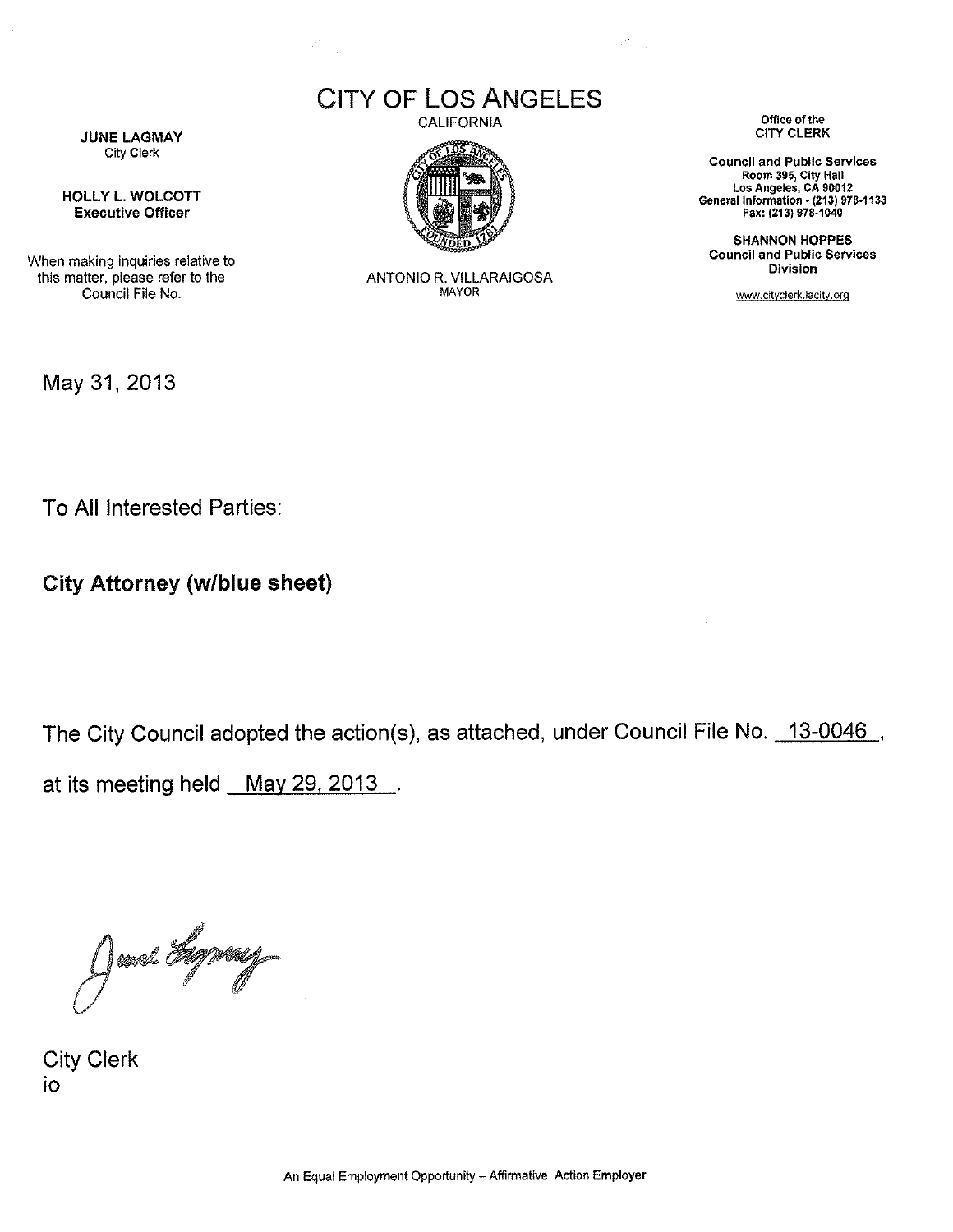#### **FILE NO. 13-0046**

# **TO THE COUNCIL OF THE CITY OF LOS ANGELES**

**Your PLANNING AND LAND USE MANAGEMENT Committee**

### **reports as follows:**

PLANNING AND LAND USE MANAGEMENT COMMITTEE REPORT *relative to* the realignment of City departments to create the Department of City Planning and Development.

Recommendations for Council action:

- 1. INSTRUCT the Department of City Planning (DCP) and the Los Angeles Department of Building and Safety (LADBS) to attend meetings with various industry organizations (DIAC, CCA, AIA, BIA, BOMA, VICA), Plan Check Neighborhood Council, and Chambers of Commerce, to discuss the recommendation contained in the joint DCP and LADBS report *dated April* 5, 2013, obtain feedback, and consider suggestions, by July 1, 2013.
- 2. DIRECT the Director of City Planning, in consultation with the CityAdministrative Officer (CAO), to retain a management consultant to work with the Director of City Planning and the General Manager, LADBS, or their designees, to develop a plan to fully integrate the planning and development functions recommended in the joint DCP and LADBS report which considers the feedback from the development industry by January 1,2014. The management consultant is to assist the DCP to develop a transition plan working with stakeholders, such as the business community, residents, industry organizations, and Neighborhood Councils.
- 3. INSTRUCT the CAO to conduct a financial analysis offiscal and organizational impacts associated with departmental consolidation and assist in the development and administration of the budget and work programs accordingly.
- 4. DIRECT the Personnel Department, along with the City Attorney and CAO, to analyze necessary position authorities, job classifications, and civil service requirements for new and transferred positions required to staff the consolidated Department of City Planning and Development.
- 5. INSTRUCT the DCP, in consultation with the City Attorney's Office, to prepare any and all amendments to the Los Angeles Municipal Code, including but not limited to, Chapter 1, Article 2 and Chapter 9, Articles <sup>1</sup> through 9, to transfer all functions from the LADBS to the Department of City Planning and Development.
- 6. DIRECT the LADBS, and other affected departments (such as the Los Angeles Department of Transportation, Los Angeles Fire Department (LAFD), Bureaus of Engineering and Contract Administration), to work in conjunction with the CAO and DCP, to ensure a smooth transition of authority and work program, including preparation of documents to analyze current plan check and inspection work load and all other specific tasks to be transferred and/or consolidated.
- 7. INSTRUCT the Department of General Services to work with the DCP, LADBS, and other affected departments (such as the Los Angeles Department of Transportation, LAFD and Bureaus of Engineering and Contract Administration), to facilitate the relocation of staff into Figueroa Plaza.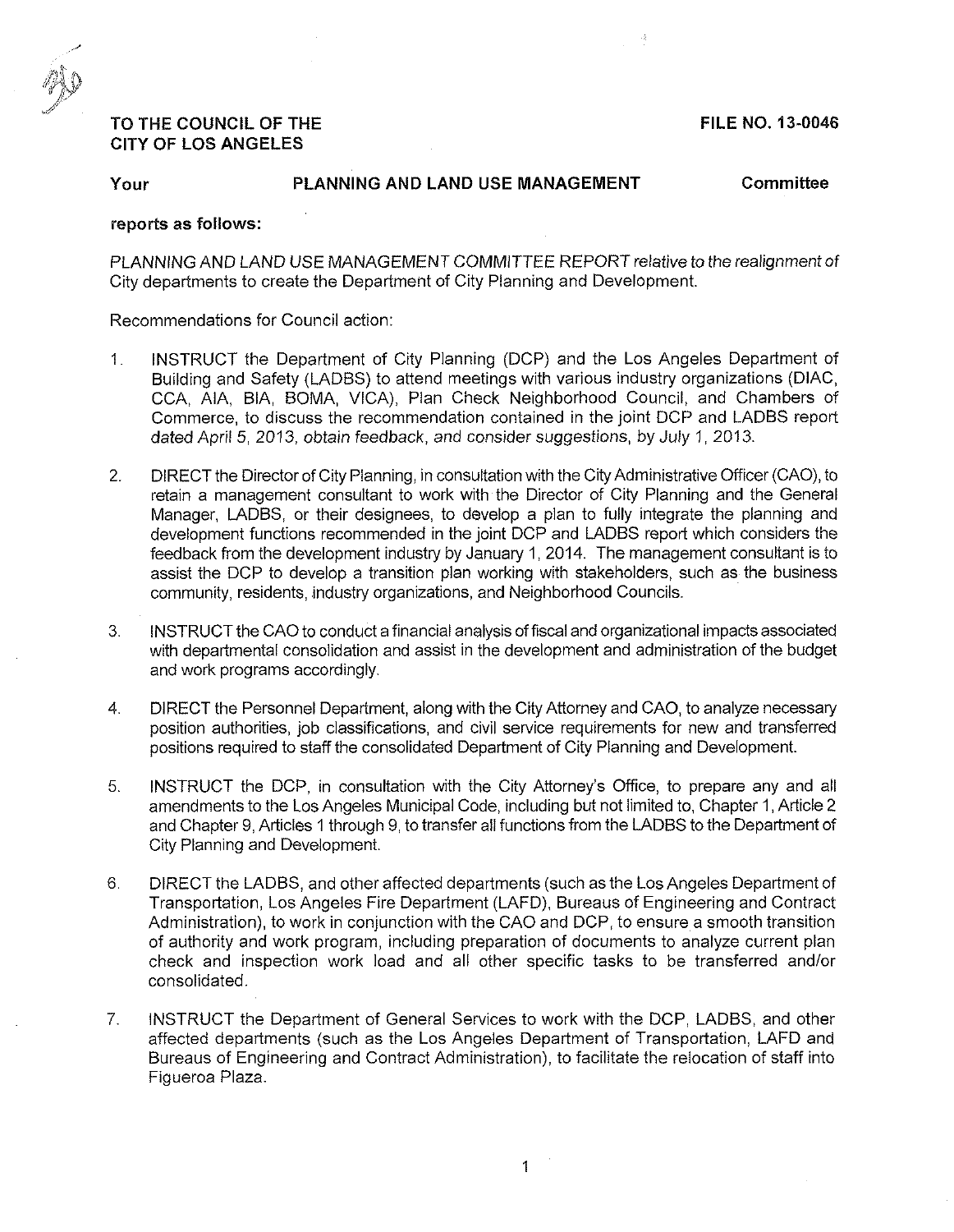- 8. DIRECT the DCP and LADBS to:
	- a. Identify key process changes along with expected performance improvements supported by metrics and timelines.
	- b. Streamline case processing and ensure current projects are not delayed.
	- c. Provide a proposed organizational chart.
	- d. Maintain a commitment to long term planning efforts.
- 9. INSTRUCT the DCP to provide quarterly updates, with the first update to be given before June 30, 2013, to the Planning and Land Use Management (PLUM) Committee relative to the proposed consolidation of the DCP and the LADBS.
- 10. DIRECT the management consultant, in consultation with the City Attorney, to provide an analysis relative to the concern expressed regarding the proposed elimination of the Director of Buildings.
- 11. ESTABLISH a working group, led by PLUM Committee Chair, to review, along with the management consultant, the implementation plan of the proposed Department of City Planning and Development.
- 12. DIRECT the CAO, with the LAFD and the City Attorney, to review the concerns of the LAFD relative to both the positions transferred and the inspection of high rise buildings as codified in Health and Safety Code Sections 13145-46.
- 13. ADOPT the following mission statement:

In conformance with the City's general, community, and specific plans, the mission of the Department of City Planning and Development is to create, implement and enforce policies, programs and codes that realize a vision of Los Angeles as a collection of healthy and sustainable communities and neighborhoods. The Department strives to ensure that each community and neighborhood has a distinct sense of place, based on a foundation of mobility, economic vitality, and improved quality of life for ail of its residents. The public's safety and welfare is promoted by ensuring compliance with up-to-date building regulations and reliance on sound engineering principles. Through timely and transparent processes, the Department carries out this mission through ongoing and inclusive engagement with the City's diverse communities and neighborhoods

Fiscal Impact Statement: None submitted by the DCP and LADBS. Neither the CAO nor the Chief Legislative Analyst has completed a financial analysis of this report.

#### Community Impact Statement: Yes

For proposal: Eiysian Valley Riverside Neighborhood Council

#### **(Budget and Finance Committee waived consideration of the above matter)**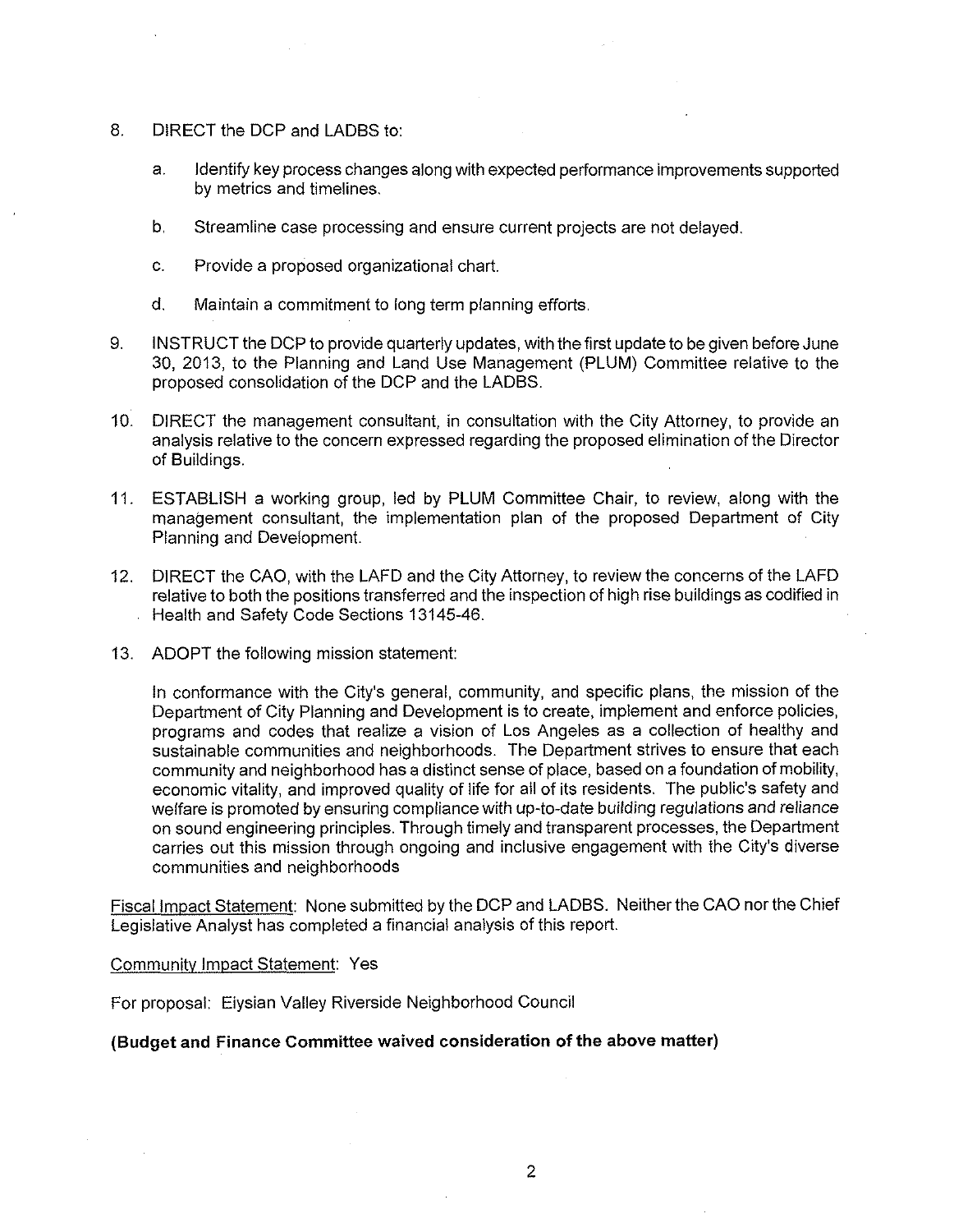#### Summary:

At a public hearing held on April 30, 2013 (continued from April 23, 2013), the PLUM Committee considered a joint report from the DCP and LADBS regarding the realignment of City departments to create the Department of City Planning and Development. Representatives from the DCP, LADBS, LAFD, CAO, and the Los Angeles Department of Transportation gave the Committee background information on the matter.

After an opportunity for public comment, the Committee approved the recommendations contained in the joint DCP and LADBS report as amended. This matter is now forwarded to the Council for its consideration.

Respectfully submitted

PLANNING AND LAND USE MANAGEMENT COMMITTEE



MEMBER REYES: HUiZAR: ENGLANDER: VOTE YES YES YES

SG 5/1/13 #13/13-0046\_rpt\_plum\_4-30-13.doc

**- Not Official Until Council Acts -**

 $\sim$